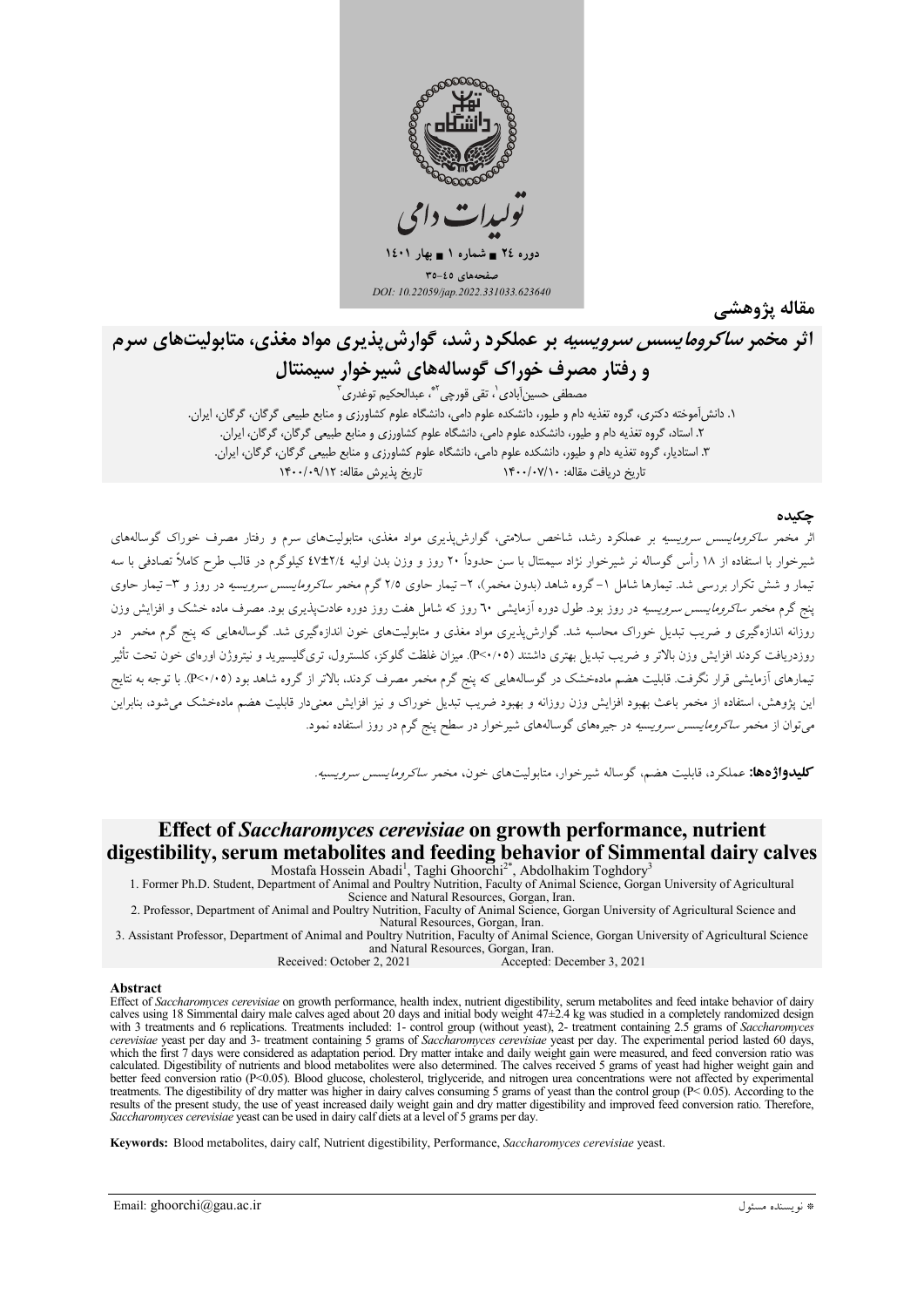مقدمه

دامداران در اغلب موارد برای افزایش رشد دامهای پرواری، از مواد کنسانترهای در جیره غذایی استفاده میکنند. مصرف بیش از حد کنسانتره بهویژه در گوسالههای شیرخوار سبب افزایش سرعت و شدت تخمیر می شود. این در حالی است كه مصرف زياد كنسانتره، عدم تعادل اكوسيستم شكمبه را بهدنبال خواهد داشت که درنهایت موجب کاهش بازده خوراک و بروز اختلالات متابولیکی خواهد شد. تخمیر کربوهیدراتهای سهل|لهضم موجود در جیرههای کنسانترهای، با تولید اسید لاکتیک فراوان باعث کاهش pH و بروز اسیدوز در دام میشود. همچنین افزودن مواد دانهای به جیره، قابلیتهضم الیاف بهویژه سلولز را کاهش داده و موجب كاهش مصرف علوفه مى شود [١٩]. از طرفی هنگام تغذیه با جیرههای غنی از کربوهیدراتهای با قابلیت هضم سریع، باکتریهای تجزیهکننده نشاسته و ساکارز بسیار سریع رشد کرده و با مصرف بیشتر آمونیاک، اسیدهای آمینه و پپتیدها، آنها را از دسترس باکتریهای تجزیهکننده سلولز دور میسازند.

امروزه، پژوهش گران بهدنبال یافتن راهکارهای طبیعی برای افزایش فعالیت شکمبه از طریق بهبود باکتریهای مفید شکمبه هستند. با توجه به این۵ نشخوارکنندگان در رابطه با استفاده از مواد فيبرى با كيفيت پايين، توانايي منحصربهفردی دارند و میکروبهای شکمبه نقش حیاتی در استفاده از مواد مغذی خوراک در نشخوارکنندگان دارند، متخصصین تغذیه برای مقابله با این مشکل، استفاده از مخمر *ساكارومايسس سرويسيه* را در جيره پيشنهاد میکنند [۱۸] که موجب ثبات اکوسیستم شکمبه شده و می تواند اثر مثبت بر تخمیر و صفات عملکردی دام پرواری داشته باشد. مخمرها گروهی از افزودنیهای خوراکی هستند که در جیره غذایی دام و طیور مصرف شده و سبب کاهش بیماریها، بهبود بازده خوراک و

بهبود افزایش وزن میشوند و بقایایی از خود در بافتها به جای نمیگذارند [۱۸]. مخمرها سوشهای متفاوتی دارند که در بین آنها سلولهای مخمر *ساکارومایسس سرویسیه* از مهمترین آنها هستند.

ثبات اسيديته شكمبه، افزايش توليد اسيدهاي چرب فرّار، افزایش جمعیت کل باکتریهای شکمبه، افزایش تعداد باکتریهای تجزیهکننده سلولز و باکتریهای تجزیهکننده اسید لاکتیک و تکیاختهایهای شکمبه در اثر استفاده از مخمر گزارش شده است. مخمرها با تغییر و تعدیل جمعیت میکروبی، بهویژه تحریک رشد باکتریهای سلولایتیک، منجر به بهبود pH شکمبه ً می شوند. *ساکارومایسس سرویسیه* و محصولات تخمیری آن بهعنوان یک جایگزین طبیعی برای أنتى بيوتيكها جهت تغيير تركيب محيط شكمبه بهمنظور حداکثرنمودن بازده<sub>ی</sub> خوراک مورداستفاده قرار م*ی گ*یرند. گزارش شده است که مصرف مخمر *ساکارومایسس سرويسيه منج*ر به حذف و مصرفشدن اكسيژن محيط شکمبه و همچنین آزاد شدن برخی آنزیمهای ضروری، ویتامینها، سایر مواد مغذی و عوامل رشد می شود که این عوامل میتواند به حیات و فعالیت مناسب میکروارگانیسمهای شکمبه کمک شایانی نمایند [٦].

گزارش،های زیادی درباره تأثیر مصرف مخمر *ساکرومایسس سرویسیه* در جیره گوساله ارائه شده است. مصرف ماده خشک و میزان افزایش وزن گوسالههای تغذيهشده با كشت مخمر بيشتر بود [١٤]. افزودن مخمر *ساکرومایسس سرویسیه* در جیره گوسالههای شیرخوار سبب بهبود عملكرد رشد شد [١٥]. با مقايسه اثر تغذيه مخمر بر عملکرد رشد گوسالههای هلشتاین، مصرف ماده خشک با مصرف مخمر افزایش پیدا کرد [۱۲]. استفاده از مخمر در جیره گوسالههای شیرخوار و گاوهای شیری بهصورت سرک سبب کاهش معنیدار مصرف خوراک شد [٢١]. در اكثر مطالعات و يؤوهشهاى انجامشده، بهبود

تو*لیدات دامی* دوره ٢٤ = شماره ١ = بهار ١٤٠١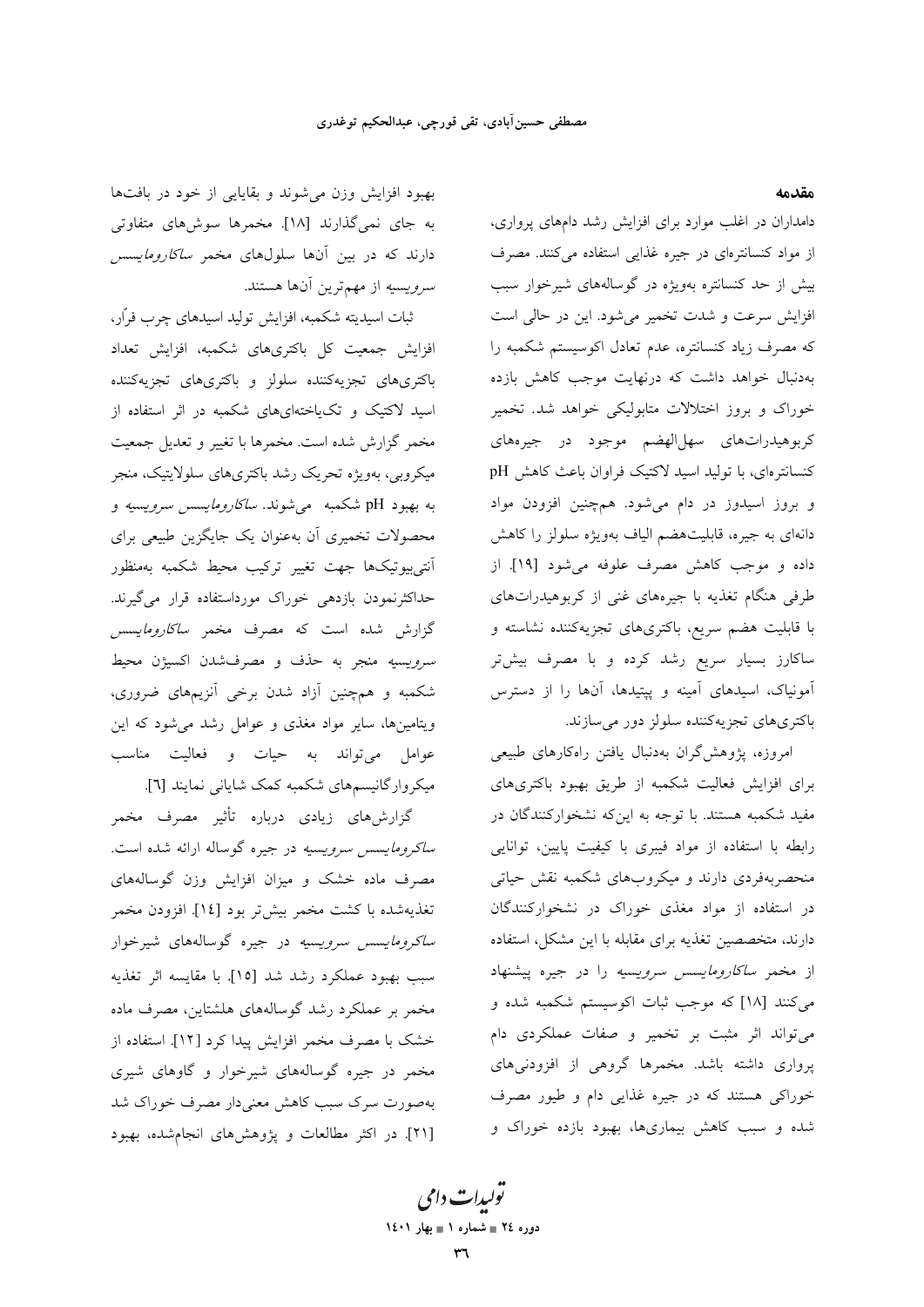### اثر مخمر ساکرومایسس سرویسیه بر عملکرد رشد، گوارش پذیری مواد مغذی، متابولیتهای سرم و رفتار مصرف خوراک گوسالههای شيرخوار سيمنتال

شیر کامل به میزان ١٠ درصد وزن بدن تغذیه شدند. تمام گوسالهها در شرایط یکسان مدیریتی و تغذیهای قرار گرفته و خوراک آغازین به اضافه یونجه (نسبت ۸۰ به ۲۰) در اختیار گوسالهها قرار داده شد و میزان مصرف خوراک روزانه آنها ثبت شد. هر روز صبح ساعت هشت، خوراک پس از توزین در اختیار گوسالهها قرار می گرفت. همچنین، در طی دوره آزمایش، آب تمیز بهصورت آزاد در اختیار گوسالهها قرار داشت. درصد مواد خوراکی و مقدار مواد مغذی جیرههای مختلف به تفکیک در جدول (۱) نشان داده شده است.

جدول ۱. مواد خوراکی و ترکیب مواد مغذی جیره گو سالههای شیر خوار

| در صد           | اجزای خوراک (براساس درصد ماده خشک)          |
|-----------------|---------------------------------------------|
| ۲٨              | دانه ذرت                                    |
| ۳.              | دانه جو                                     |
| ١٦              | كنجاله سويا                                 |
| ۱۳              | كنجاله كلزا                                 |
| ١.              | سبوس گندم                                   |
| ۱۱۲             | مكمل معدني                                  |
| $\cdot/\Lambda$ | نمک                                         |
| ١               | جوش شيرين                                   |
|                 | ترکیب مواد مغذی                             |
| $\wedge$ ٩      | ماده خشک (درصد)                             |
| ۱۸/۷۵           | پروتئين خام (درصد)                          |
| Y/Y             | چربی خام (درصد)                             |
| ۲۱/۳۵           | الیاف نامحلول در شوینده اسیدی (درصد)        |
| V/L             | الیاف نامحلول در شوینده خنثی (درصد)         |
| ۳/۸۹            | خاكستر (درصد)                               |
| ۲/۸٦            | انرژی قابل سوخت و ساز (مگاکالری بر کیلوگرم) |

مقدار خوراک مصرفی روزانه از اختلاف خوراک دادهشده برای هر گوساله و خوراک باقیمانده در آخور روز بعد همان گوساله محاسبه شد. بهطوریکه ساعت

قابلیت هضم ترکیبات مغذی جیره در اثر مخمر *ساكارومايسس سرويسيه* گزارش شده است [٤]. در پژوهشی دیگر، افزودن پروبیوتیک به جیره گوسالههای شيرخوار اثري بر قابليت هضم مواد مغذي نداشت [١٢]. یژوهش گران دریافتند که افزودن مخمر *ساکارومایسس سرویسیه* بهطور معنیداری غلظت تری گلیسیرید سرم را کاهش داد [۳]. همچنین در گزارشی بهبود در افزایش وزن روزانه گوسالهها در اثر استفاده از مخمر *ساكارومايسيس سرويسيه* را به رشد بهتر شكمبه در اثر توليد بوتيرات نسبت داده شده است [٢٥]. گزارش شده است که استفاده از مخمر در جیره گوسالههای شیرخوار سبب بهبود وضعیت سلامت و کاهش امتیاز قوام مدفوع میشود [٤، ١٠ و ١١]. لذا این پژوهش بهمنظور بررسی تأثیر مخمر *ساکرومایسس سرویسیه* بر عملکرد رشد، شاخص سلامتی، گوارش پذیری مواد مغذی، متابولیتهای سرم و رفتار مصرف خوراک گوسالههای شیرخوار سيمنتال انجام شد.

#### مواد و روشها

در این مطالعه از ۱۸ رأس گوساله نر شیرخوار نژاد سیمنتال با سن حدوداً ۲۰ روزگی و وزن اولیه ۲/٤±۲٪ کیلوگرم در قالب طرح کاملاً تصادفی با سه تیمار و شش تکرار در هر تیمار استفاده شد. تیمارهای آزمایش شامل ۱– گروه شاهد (بدون مخمر)، ۲– تیمار حاوی ۲/۵ گرم مخمر *ساکرومایسس سرویسیه* در روز و ۳- تیمار حاوی ۵ گرم مخمر *ساکرومایسس سرویسیه* در روز و شش تکرار انجام شد. کل دوره آزمایشی ٦٠ روز که شامل هفت روز دوره عادتپذیری بود. گوسالهها در جایگاه انفرادی با کف بتونی و دارای بستری از کلش که قبلاً شعلهافکنی و ضدعفونی شده بود، نگهداری شدند. گوسالهها در طول زمان شیرخوارگی، روزانه با دو وعده

تولیدات دامی دوره ٢٤ = شماره ١ = بهار ١٤٠١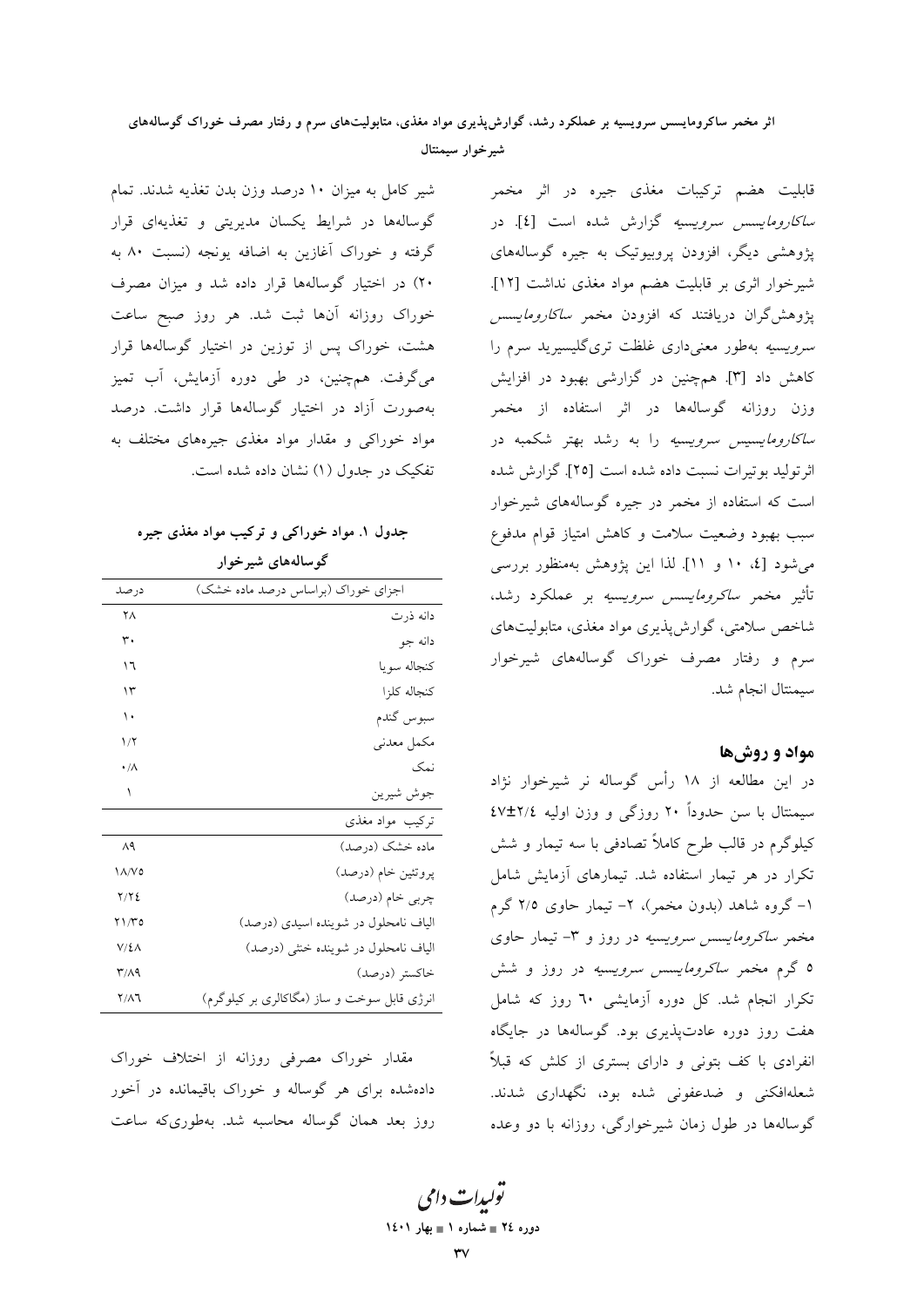هشت صبح روز بعد، قبل از ریختن خوراک تازه، مابقی خوراک روز قبل جمع|َوری و توزین میشد. همچنین افزایش مقدار خوراک دادهشده به دامها براساس پسآخور هر دام در روز بعد مشخص شد، بهطوری که اگر دامی در سه روز متوالی پسآخور کمتر از ۲۰۰ گرم داشت، خوراک آن دام افزایش می یافت. همین روال تا انتهای دوره آزمایش انجام شد. دامها ابتدا و انتهای دوره بهصورت ناشتا، پس از اعمال ١٦ ساعت گرسنگی با استفاده از باسکول دیجیتال دامکش (شرکت ساتریو، تایوان) وزنكشى شدند. ميزان مادهخشك مصرفى، افزايش وزن روزانه اندازهگیری و ضریب تبدیل محاسبه شد. جهت محاسبه افزایش وزن روزانه، از تقسیمکردن اختلاف وزن در یک دوره زمانی بر تعداد روزهای همان بازه زمانی اندازهگیری شد. میزان ضریب تبدیل نیز از تقسیمنمودن میانگین مقدار ماده خشک مصرفی هر گوساله در آخر دوره بر افزایش وزن روزانه همان دام در کل دوره و بهصورت میانگینی از ضریب تبدیل هر تیمار محاسبه شد.

> بهمنظور بررسی شاخص سلامتی گوسالهها در طول مدت آزمایش، روزانه شکل ظاهری مدفوع موردارزیابی قرارگرفت. امتیازدهی قوام مدفوع بهعنوان شاخص سلامت دام بهصورت روزانه برای هر یک از گوسالهها در نظر گرفته شد. امتیاز مدفوع شامل چهار امتیاز، بهترتیب از یک تا چهار به شرح ذیل انجام شد. امتیاز یک برای مدفوع طبیعی (مدفوع طبیعی محکم که شکل فیزیکی آن بعد از افتادن در جایگاه حفظ شود)، امتیاز دو برای مدفوع نرم (مدفوعی کپهای که پس از افتادن در جایگاه پخش شود و بخش جامد از مایع بیشتر است)، امتیاز سه برای مدفوع شل (مدفوعی که پس از افتادن در جایگاه پخش شود و بخش مایع و جامد آن برابر باشد و روی زمین جاری شود) و امتیاز چهار برای مدفوع آبکی (مدفوعی که آبکی و موکوسی باشد) در نظر گرفته شد [۱۳]. در

صورتیکه نمره مدفوع بهطور متوسط برای سیالیت و قوام مدفوع ۳≤ باشد، یک روز اسهال برای آن گوساله ثبت مى شد.

برای اندازهگیری قابلیت هضم ظاهری مواد مغذی از مارکر داخلی خاکستر نامحلول در اسید استفاده شد. در طی پنج روز پایانی آزمایش روزانه ۱۰۰ گرم مدفوع گوساله در نایلون پلاستیکی پرسی جمع[وری و در دمای ۲۰– درجه سانتیگراد نگهداری شد. در مدت پنج روز پایانی آزمایش، نمونههای جمع|َوریشده از هر گوساله مخلوط و یک نمونه جهت تجزیه شیمیایی مدفوع استفاده شد. قابلیت هضم مواد مغذی شامل ماده خشک، ماده آلبی، پروتئین خام، چربی خام [۱]، الیاف نامحلول در شوینده خنثی [٢٤ ]با استفاده از مارکر خاکستر نامحلول در اسید محاسبه شد [٢٢].

نمونهگیری از خون در روز آخر دوره آزمایش به میزان ۱۰ سپیسی از ورید وداج گردن و بدون استفاده از .<br>ماده ضد انعقاد انجام شد و در شرایط مناسب به ۔<br>آزمایشگاہ منتقل شد<sub></sub> برای جداسازی سرم لولهها بهمدت ۱۰ دقیقه و با سرعت ۳۰۰۰ دور در دقیقه سانتریفیوژ شد. مقدار گلوکز، تریگلیسیرید، کلسترول و نیتروژن اورهای سرم توسط کیتهای تجاری شرکت پارس آزمون و با استفاده از دستگاه اتوآنالایزر (مدل 1500 BT؛ ایتالیا) اندازهگیری شدند.

در دو روز آخر دوره آزمایش، رفتار مصرف خوراک بهصورت ثبت فعالیت طی مدت ٢٤ ساعت اندازهگیری شد. در روز آخر آزمایش گوسالهها بهمدت ۲٤ ساعت تحت نظر قرار گرفتند و پارامترهای خوردن، نشخوار، استراحت و جويدن در فاصله زماني هر پنج دقيقه بهصورت چشمی و با فرض اینکه آن فعالیت در پنج دقیقه گذشته نیز ادامه داشته است، برای تمام دامها در طی ساعات شبانهروز مشاهده و ثبت شد [۲].

تو*لیدات دامی* دوره ٢٤ = شماره ١ = بهار ١٤٠١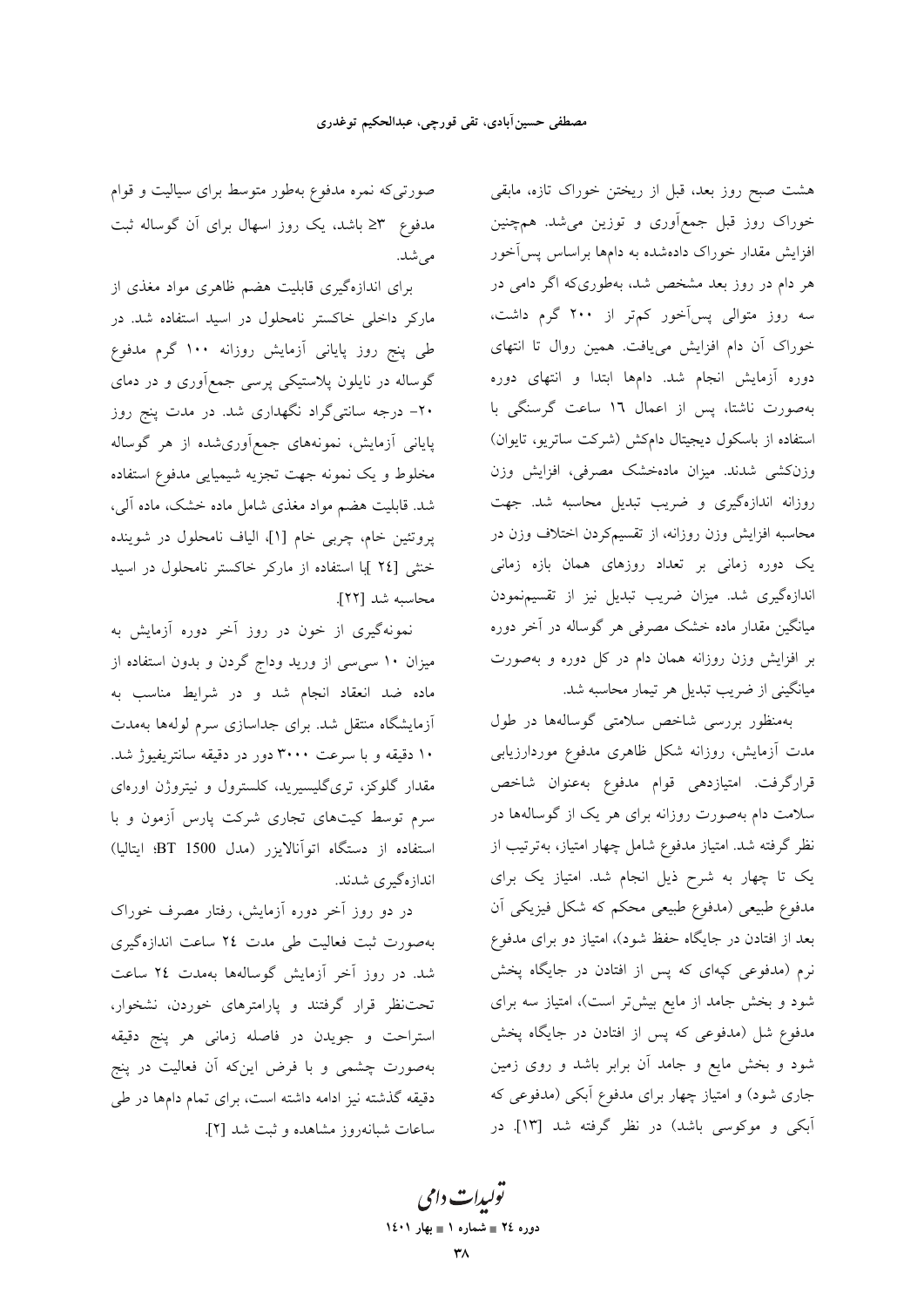### اثر مخمر ساکرومایسس سرویسیه بر عملکرد رشد، گوارش پذیری مواد مغذی، متابولیتهای سرم و رفتار مصرف خوراک گوسالههای شيرخوار سيمنتال

دادههای بهدستآمده با استفاده از نرمافزارSAS آماری (۹/۱) رویهGLM ، برای مدل (۱) تجزیهوتحلیل و میانگین تیمارها با استفاده از آزمون چنددامنهای دانکن در سطح معنیداری پنج درصد مقایسه شد.  $Y_{ii} = \mu + T_i + \varepsilon_{ii}$  $($ ابطه ۱ $)$ 

که در این رابطه، Xij، مقدار مشاهده iام در تکرار زام؛ 4، میانگین جمعیت؛ Ti، اثر تیمار i ام و  $\varepsilon_{ij}$ ، اثر خطای آزمایشی است.

#### نتايج و بحث

اثر تیمارهای آزمایشی بر میزان ماده خشک مصرفی، افزایش وزن روزانه و ضریب تبدیل خوراک در جدول (٢) آورده شده است. از لحاظ ماده خشک مصرفی بین تیمار حاوی پنج گرم مخمر *ساکرومایسس سرویسیه* و تیمار حاوی ۲/۵ گرم مخمر *ساکرومایسس سرویسیه* تفاوت معنی داری وجود داشت (P<۰/۰۵)، اما این اختلاف با تیمار شاهد معنیدار نبود. همچنین تیمارها تأثیر معنیداری بر افزایش وزن روزانه و ضریب تبدیل خوراک داشت (P<۰/۰۵).

افزودن مخمر *ساكارومايسيس سرويسيه* به جيره گوسالههای شیرخوار سبب بهبود عملکرد رشد شد [۱۵]. همچنین در گزارشی بهبود در افزایش وزن روزانه گوسالهها در اثر استفاده از مخمر *ساكارومايسيس سرويسيه* را به رشد

بهتر شکمبه در اثر تولید بوتیرات نسبت داده شده است [۲۵]. در تقابل با نتایج پژوهش حاضر، در آزمایش دیگری تغییرات وزن بدن، افزایش وزن روزانه و بازده خوراک تحت تأثیر مخمر *ساكارومايسس سرويسيه* قرار نگرفت، اما اختلاف از .<br>نظر میانگین ماده خشک مصرفی بین گوسالههایی که هیچ مخمری مصرف نکرده بودند با گروهی که مخمر دریافت کردند، معنیدار بود [۱۲]. پروبیوتیکها در دستگاه گوارش باعث کاهش رشد باکتریهای مضر می شوند. امکان جذب بهتر مواد مغذی را فراهم میکنند و میزان خروج مواد مغذی هضمنشده در شکمبه را کاهش داده و در نتیجه منجر به افزایش وزن بیشتر میشوند*. ساکارومایسس سرویسیه* و محصولات تخمیری أن بهعنوان یک جایگزین طبیعی برای آنتی بیوتیکها بهمنظور تغییر ترکیب محیط شکمبه جهت به حداکثر رساندن بازده خوراک، مورداستفاده قرار می گیرند. استفاده از پروبیوتیک بر شاخص های عملکرد از .<br>جمله میانگین ماده خشک مصرفی، ضریب تبدیل خوراک، میانگین وزن نهایی و میانگین افزایش وزن، تأثیر معنیداری داشت و باعث بهبود افزایش وزن و ضریب تبديل غذايي شد[ ٥].نتايج آزمايش حاضر با نتايج دیدارخواه و باشتنی [٥] که گزارش کردند استفاده از پروبیوتیک باعث بهبود افزایش وزن روزانه و بهبود ضریب تبدیل غذایی شد، موافق بود، اما با نتایج دیگر پژوهش گران همخوانی نداشت.

جدول ۲. اثر *ساكارومايسس سرويسيه* بر عملكرد رشد گوسالههاى نر شيرخوار سيمنتال

|                             |                                   | تیمارهای أزمایشی    |                         |                                                    |                                 |
|-----------------------------|-----------------------------------|---------------------|-------------------------|----------------------------------------------------|---------------------------------|
| متغيرها                     | شاهد                              | ۲/۵ گرم مخمر        | ٥ گرم مخمر              | P-Value<br><b>SEM</b>                              |                                 |
| ماده خشک مصرفی (گرم در روز) | $\gamma_{\rm V}$ ۹/٦۷ $^{\rm ab}$ | $177V/Tr^b$         | ۲۹۹/۳۳ª                 | $\mathsf{r}\setminus\mathsf{r}\setminus\mathsf{r}$ | $\langle \cdot   \cdot \rangle$ |
| افزایش وزن (گرم در روز)     | <b>TVYC</b>                       | $V \cdot \Lambda^b$ | $\Lambda \cdot \cdot^a$ | $\cdot$ / $\cdot$ $\cdot$                          | $\langle \cdot   \cdot \rangle$ |
| ضريب تبديل خوراك            | $1/\Lambda$ 0 <sup>a</sup>        | $1/V^{\rm ub}$      | 1/17c                   | $\cdot$ / $\cdot$ 2                                | $\langle \cdot   \cdot \rangle$ |

a-b: تفاوت میانگینها با حروف غیرمشابه در هر ردیف معنیدار است (٣<٠/٠٥).

SEM: خطای استاندارد میانگینها.

يولېدا**ت** دامې دوره ٢٤ ∎ شماره ١ ∎ بهار ١٤٠١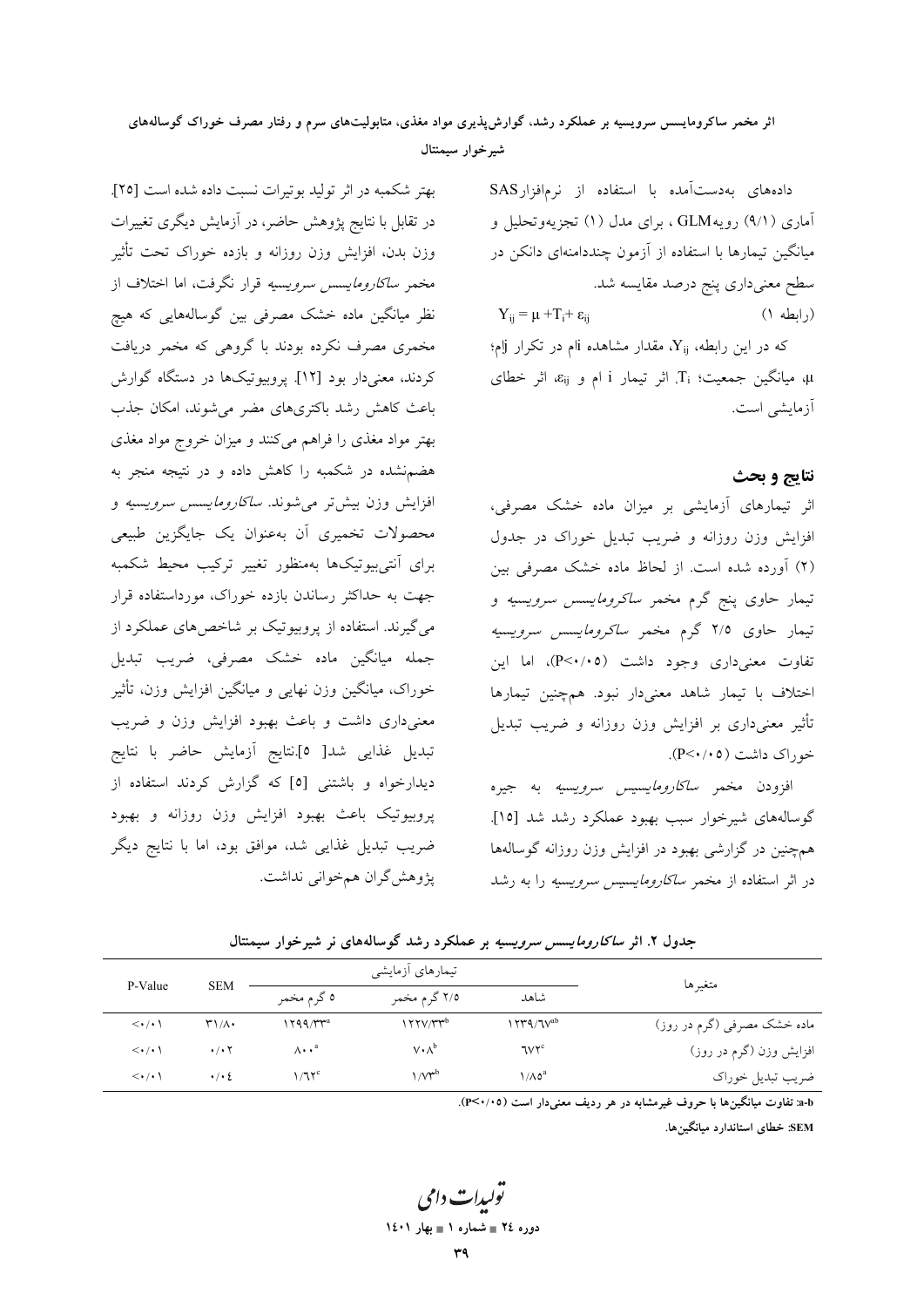نتايج مطالعه پژوهش گران [١٢ و ٢١] نشان داد كه با افزودن مخمر به جیره گوسالهها و گاوهای شیری، مصرف خوراک کاهش یافت شد. تفاوت در عملکرد رشد میتواند ناشی از عواملی همچون میزان تغذیه از شیر، میزان تنش تحمل شده، قرارگرفتن در برابر عوامل بیماریزا و وضعیت سلامت حیوان باشد.

اثر تيمارها بر نمره قوام مدفوع به عنوان شاخص سلامتی گوسالهها در طول مدت آزمایش، معنی دار نبود (جدول ٣). در پژوهش حاضر، نمره قوام مدفوع گوسالههای تغذیهشده با همه جیرهها در حدود دو بود و این نمره به عنوان حد طبیعی در گوسالههای در حال رشد در نظر گرفته می شود. طبق نتایج بهدستآمده، استفاده از مخمر در خوراک سبب بهبود وضعیت سلامت و كاهش امتياز قوام مدفوع شد. استفاده از پروبیوتیک در خوراک و شیر سبب بهبود وضعیت سلامت و کاهش امتیاز قوام مدفوع شد [٥ و ١٢]. همسو با نتايج أزمايش حاضر، برخى پژوهش گران گزارش دادند که استفاده از مخمر در جیره گوسالههای شیرخوار، سبب بهبود وضعیت سلامت و کاهش امتیاز قوام مدفوع شد [١١]. مخمرها جهت بهبود وضعيت سلامت و کاهش امتیاز قوام مدفوع چندین مکانیسم دارند که از این جمله میتوان به نقش مخمر در تحريک سيستم ايمني غيراختصاصي، جلوگيري از استقرار و تکثیر باکتریهای بیماریزا در دستگاه گوارش و اتصال مانان اولیگوساکارید موجود در دیواره مخمر *ساکارومایسس سرویسیه* به بافت یوششی روده

و رقابت برای حذف باکتریهای مضر که به بافت پوششی چسبیدهاند، اشاره کرد. مخمرها از این طریق سبب بهبود کارایی و کاهش بروز بیماریها می شوند. تغییرات ناگهانی در جیره دام و یـا شرایط محیطی که به عنوان عوامل ايجادكننده تغيير در نظر گرفته مي شوند، منجر به عدم تعادل در جمعیت میکروبی روده گوسالهها و در نتیجه باعث ایجاد تنش شده و خطر ابتلا به اسهال را افزایش میدهند. استفاده از پروبیوتیکها در خوراک آغازین گوسالههای شیرخوار باعث شده که تعادل میکروبـی در دستگاه گوارش سریع تر برقرار شود و امتیاز قوام مدفوع و بروز بیماریهای گوارشی و تنفسی کاهش یابد. گروهی دیگر از پژوهش گران مشاهده کردند که در گروه دریافتکننده مکمل مخمر *ساکارومایسس سرویسیه*، تعداد روزهای ابتلا به اسهال کاهش یافت [۹]. بهنظر می٫رسد، تأثیر سودمند استفاده از پروبیوتیکها در سلامتی دام می تواند منجر به افزایش عملکرد حیوان شه د.

مطابق نتایج ارائهشده در جدول (٤) اختلاف معنیداری بین تیمار حاوی ۵ گرم مخمر *ساکرومایسس سرویسیه* و تیمار شاهد از لحاظ قابلیتهضم ماده خشک وجود داشت (P<٠/٠٥) ولي بين تيمار حاوى ٢/٥ گرم مخمر *ساكرومايسس سرويسيه با ساير تيمارها تفاوت معنى دارى* مشاهده نشد. استفاده از مخمر *ساكرومايسس سرويسيه* سبب بهبود غیرمعنیدار قابلیت هضم ماده آلی، چربی خام و الیاف نامحلول در شوينده خشي شد (P>٠/٠٥).

| جنگون ۰٫۰ اگر شاخاروشیشش شرویسیه بر ساختش شارشی توسافههای تر سیر خوار شیشتان |            |             |                  |      |            |  |
|------------------------------------------------------------------------------|------------|-------------|------------------|------|------------|--|
|                                                                              | <b>SEM</b> |             | تیمارهای ازمایشی |      | فر اسنجه   |  |
| P-Value                                                                      |            | ٥ گر م مخمر | ۲/۵ گرم مخمر     | شاهد |            |  |
| ۰/۸٥                                                                         | ۰/۱۸       | 19٤         | ۲٬۰۲             | ۲/۰۳ | قوام مدفوع |  |

حده ل ۳ اثر *ساكاره مايسس سره بسبه* در شاخص سلامتر گوسالههای نر شیرخوار سیمنتال

.<br>SEM: خطای استاندار د سانگین

يولىدا**ت** دامى دوره ٢٤ = شماره ١ = بهار ١٤٠١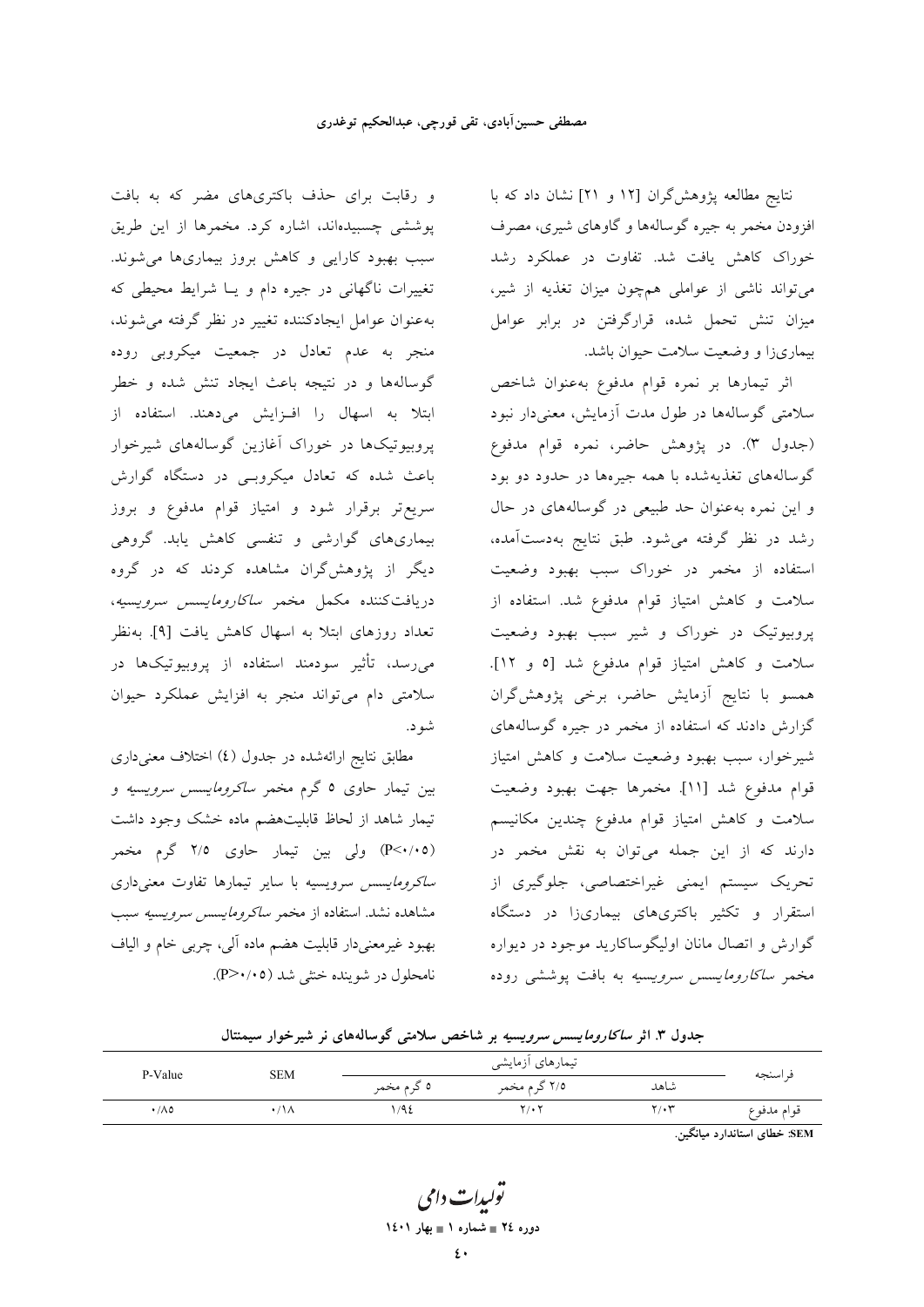اثر مخمر ساکرومایسس سرویسیه بر عملکرد رشد، گوارش پذیری مواد مغذی، متابولیتهای سرم و رفتار مصرف خوراک گوسالههای شيرخوار سيمنتال

| P-Value              | <b>SEM</b> | تیمارهای أزمایشی             |                               |                                    |                            |  |
|----------------------|------------|------------------------------|-------------------------------|------------------------------------|----------------------------|--|
|                      |            | ٥ گرم مخمر                   | ۲/۵ گرم مخمر                  | شاهد                               | فر اسنجه                   |  |
| $\cdot$ / $\cdot$ ۳  | $1/\xi V$  | $\Lambda$ 0/ $V^a$           | $\Lambda^{\mu}/\tau^{\nu ab}$ | $\Lambda \cdot / \Lambda^{\rm ub}$ | ماده خشک                   |  |
| $\cdot$ /72          | ۱/V۸       | $V\S$ /0.                    | $V_{\ell}/\cdots$             | $V\Upsilon/\Lambda\Upsilon$        | مادهآلبي                   |  |
| $\cdot$ / $\vee\tau$ | 1/2V       | $V \cdot / \Lambda^{\omega}$ | $V \cdot / \Upsilon \Upsilon$ | 79/7V                              | چربىخام                    |  |
| $\cdot$ / $\cdot$ 9  | 1/1V       | 7.7V                         | $7 \cdot / \cdot$             | $0 \wedge / \cdot \cdot$           | الیاف نامحلول در شویندهخشی |  |

جدول ٤. اثر *ساكارومايسس سرويسيه* بر قابليت هضم مواد مغذى گوسالههاى نر شيرخوار سيمنتال (درصد)

a-b: حروف غیرمشابه در هر ردیف نشاندهنده اختلاف معنیدار می باشد (P<۰/۰۵).

SEM: خطای استاندارد میانگین.

استفاده از مخمر در جیره گوسالهها سبب بهبود قابلیت هضم الياف نامحلول در شوينده اسيدي شد [١٠]. افزودن مخمر *ساكارومايسس سرويسيه* به جيره، قابليت هضم پروتئینخام و مادهآلی و تعداد باکتریهای پروتئولیتیک را در شکمبه افزایش داد [۱۷]. در اکثر مطالعات و یژوهش های انجاميافته براي بررسي اثرات مخمر *ساكارومايسس سرويسيه* بر قابلیت هضم ترکیبات مغذی جیره، یک روند بهبود و افزایش عددی مشاهده شده است [٤] که با نتایج پژوهش حاضر مطابقت دارد. تأثیر مخمر بر بهبود قابلیت هضم مواد مغذی همچنین میتواند ناشی از فعال $i$ مودن جمعیت میکروبی باشد که متأثر از توانایی مخمر در حذف اکسیژن از مایع شکمبه و بهبود شرایط بیهوازی شکمبه هست [۱۷]. پژوهشگران اعلام کردند که قابلیت هضم ظاهری ماده خشک و مادهآلی بین جیرههای مختلف آزمایشی، تفاوت معنیداری داشت. همچنین آنها اظهار داشتند که افزودن پروبیوتیک، تأثیر معنیداری بر قابلیت هضم پــروتئینخام و چربی خام نداشت، اما از نظر عددی، گروههای دریافتکننده پروبیوتیک قابلیت هضم بهتری نسبت به گروه شاهد داشتند [٥]. در گزارشی، نتایج بهدستآمده از اثر سطوح مختلف مخمر *ساکرومایسس سرویسیه* بر قابلیت هضم مواد مغذی نشان داد که استفاده از مخمر باعث افزایش قابلیت هضم مواد مغذی شد. با افزایش سطح استفاده از مخمر، قابلیت

هضم ماده خشک، ماده آلی، پروتئین خام، دیواره سلولی و ديواره سلولي بدون همي سلولز بهبود يافت، بهطوريكه در سطح مصرف شش گرم مخمر، قابلیت هضم مادهخشک، مادهآلی، پروتئین خام، الیاف نامحلول در شوینده اسیدی و الیاف نامحلول در شوینده خشی افزایش یافت که اختلاف معنیداری با تیمار شاهد داشت [۲۰]. انتظار میرفت که مخمرها بهواسطه افزايش رشد باكترىهاى مصرفكننده لاكتات، افزايش pH مايع شكمبه و ايجاد شرايط مناسب براي رشدباكترىهاى هضمكننده سلولز، سبب افزايش قابليت هضم ماده خشک شوند [۲۰]. در پژوهشی دیگر، گزارش شد که افزودن پروبیوتیک به جیره گوسالههای شیرخوار، بر قابلیت هضم مواد مغذی شامل میانگین قابلیت هضم ظاهری ماده خشک، ماده آلی و فیبر نامحلول در شوینده خنثی، اثر معنیداری نداشت [۱۲]. تفاوت در نتایج بهدستآمده در پژوهشهای مختلف میتواند به نوع حیوان آزمایشی، مقدار مصرف مخمر و سويه مخمر مصرفى مربوط باشد.

طبق نتایج ارائهشده در جدول (٥) تیمارهای آزمایشی بر غلظت گلوکز، کلسترول، تریگلیسیرید و نیتروژن اورهای سرم، تأثیر معنی داری نداشت (۴/۰/۰۵).

در پژوهشی، غلظت گلوکز خون در گاوهای شیری تغذیهشده با شش گرم مخمر در روز در مقایسه با گروه شاهد افزايش يافت [٨].

> تولیدات دامی دوره ٢٤ ∎ شماره ١ ∎ بهار ١٤٠١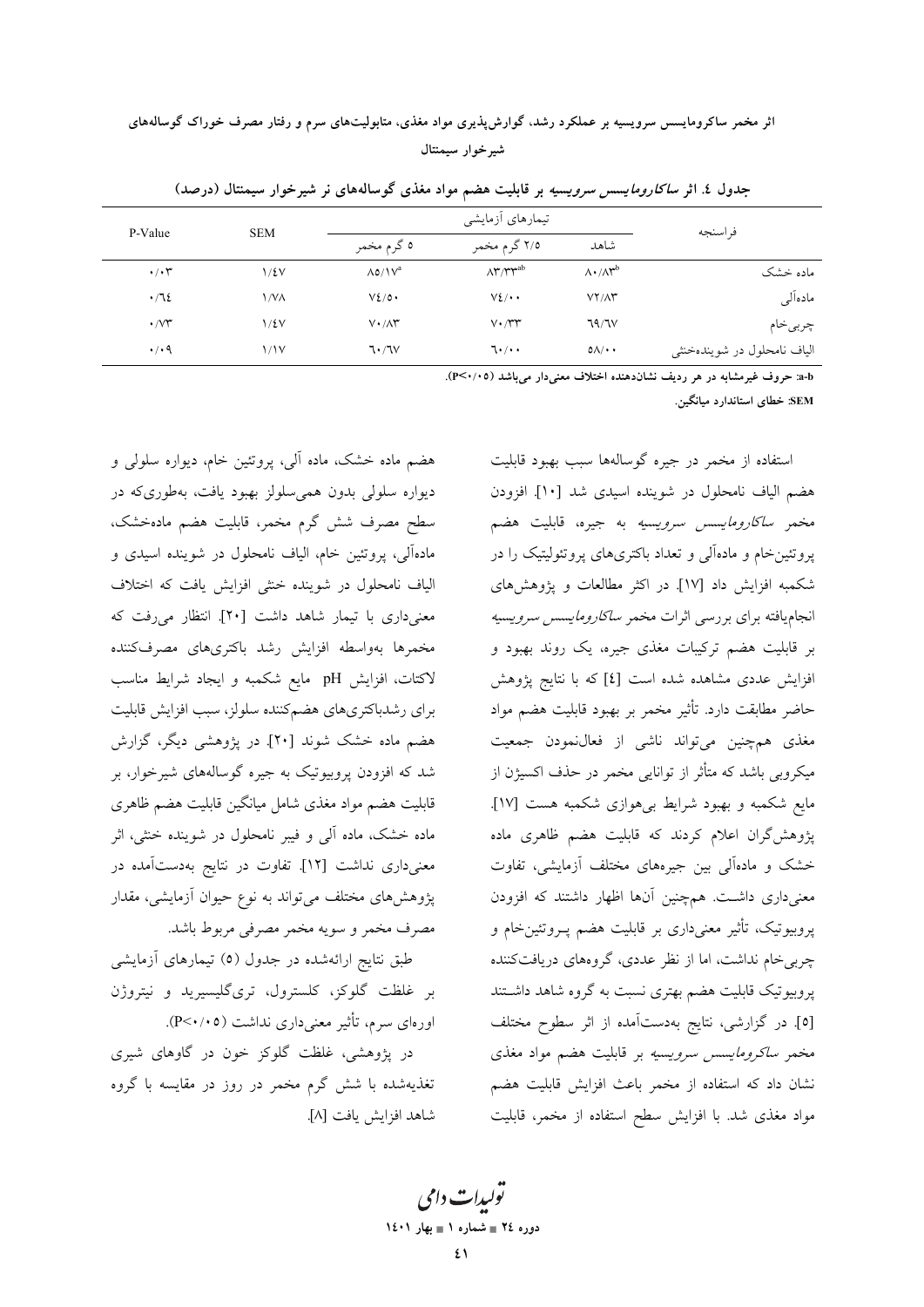|                                                                                                                 |                  | تیمارهای أزمایشی                                     |                                   |      |                       |
|-----------------------------------------------------------------------------------------------------------------|------------------|------------------------------------------------------|-----------------------------------|------|-----------------------|
| فر اسنجه                                                                                                        | شاهد             | حاوی ۲/۵ گرم مخمر                                    | حاوي ٥ گرم مخمر                   |      | <b>SEM</b><br>P-Value |
| گلوكز                                                                                                           | $\Lambda$ 0/0 +  | $\Lambda$ $\Lambda$ $\cdot$ $\cdot$                  | $\Lambda\Lambda/\Upsilon\Upsilon$ | T/Y  | .77                   |
| كلسترول                                                                                                         | 92/17            | 41/rr                                                | 47/7V                             | V/A9 | $\cdot$ /9 $\cdot$    |
| ترىگليسيريد                                                                                                     | T0/TV            | $\mathsf{r}\mathsf{r}\mathsf{r}\mathsf{r}\mathsf{r}$ | $\Upsilon\Upsilon/\Upsilon$       | Y/Y  | $\cdot$ /٤٧           |
| نيتروژن اورەاي                                                                                                  | $\Omega/\Lambda$ | ۱۳/۷٦                                                | ۱۳/٥۹                             | ۷۷۹/ | $\cdot/2$             |
| the contract of the contract of the contract of the contract of the contract of the contract of the contract of |                  |                                                      |                                   |      |                       |

جدول ۵. اثر *ساکارومایسس سرویسیه* بر متابولیتهای سرم گوسالههای نر شیرخوار سیمنتال (میل*ی گ*رم/ دسی[یتر)

معنیداری بر غلظت تریگلیسیرید نداشت، اما به لحاظ عددی غلظت آن در مقایسه با گروه شاهد، کاهش یافت [۸]. سطوح نسبتاً پایینتر تریگلیسـیرید در دامهای تغذیهشده با مخمر *ساكارومايسس سرويسيه* احتمالاً بەدليـل همبستگى منفی آن با غلظت بالای گلوکز خون میباشد کـه سبب کاهش میزان بسیج چربیها از بافتهای بدن می شود. پژوهشگران دیگر دریافتند که افزودن مخمر *ساکارومایسس سرویسیه* بهطور معنیداری غلظت تریگلیسیرید خون را کاهش داد[ ۳]. اما در پژوهشی دیگر گزارش شد که افزودن مخمر یا محیط کشت حاوی مخمر *ساکارومایسس سرویسیه* اثر معنیداری بر غلظت تریگلیسیرید نداشت [١٦]. متابولیتهای سرم بهدلیل وجود مکانیسمهای هومئوستاز و کنترل شدید توسط سیستم اعصاب و غدد، بهراحتی تغییر نمي يابند و تحت شرايط خاصي نظير سوءتغذيه، بيماريهاي عفوني و انگلي، عدم كفايت مواد مغذي جيره نسبت به حداقل نیازها و شرایطی مانند آن تحت تأثیر قرار می گیرند. لذا در آزمایش حاضر بهنظر می رسد به علت شرایط تغذیهای گوسالههای مورداستفاده و نیز تأمین غلظت مناسبی از انرژی و پروتئین و مشابهبودن سطح مواد مغذی، اختلاف معنی داری در متابولیتهای سرم مشاهده نشد.

تیمارهای آزمایشی نتوانست تأثیر معنیداری بر مدت زمان استراحت، جويدن، خوردن و نشخوار داشته باشد (جدول ٦). SEM: خطای استاندارد میانگین۵ا.

این امر احتمالاً بهدلیل کاهش سهم مولاری اسید استیک و در نتیجه کاهش نسبت استات بـه پرویونات و افزایش سهم مولاری اسید پروپیونیک ناشی از ظرفیت بهتر باکتریهای اسید پروپیونیک برای استفاده از لاکتات در مـایع شکمبه گاوهای هلشتاین مکمل شده با مخمر *ساکارومایسس سرویسیه می*باشد. اسید پروییونیک بهعنوان پیش ساز اصلی گلوکز در نشخوارکنندگان بوده و بنابراین، افزایش سهم اسید پروپیونیک در شکمبه منجر به تأمین پیش سازهای گلوکز و افزایش غلظت گلوکز خون میشود. سطح نیتروژن اورهای خون، شاخصی از تجزیهپذیری پروتئین در شکمبه و جذب يروتئين پس از شكمبه است [١٦]. افزودن شش گرم مخمر *ساکارومایسس سرویسیه* در روز به جیره غلظت نیتروژن اورهای پلاسمای خون را بهطور معنیداری کاهش داد [۸]. بهدلیل همبستگی بالای بین سطوح آمونیاک مایع شکمبه با سطوح نيتروژن اورهاى خون، سطوح نيتروژن اورهاى خون تحت تأثیر قرار گرفته و کاهش می یابد. در پژوهشی، نشان داده شد که افزودن مخمر *ساکارومایسس سرویسیه* به جیره، سطح نیتروژن اورهای خون را بهطور معنیداری کاهش داد [۷]. با این وجود، یژوهش گران مشاهده کردند که غلظت نیتروژن اورەای و گلوکز در پلاسمای خون با تغذیه روزانه مخمر *ساکارومایسس سرویسیه* به گاوهای شیرده، تحت تأثیر قرار نگرفت [١٦]. مطابق با نتايج أزمايش حاضر، اعلام شد که اگرچه افزودن شش گرم در روز از مخمـر *ساكارومايسس سرويسيه* به جيره گاوهاى شيرده هلشتاين اثر

تو*لیدات دامی* دوره ٢٤ = شماره ١ = بهار ١٤٠١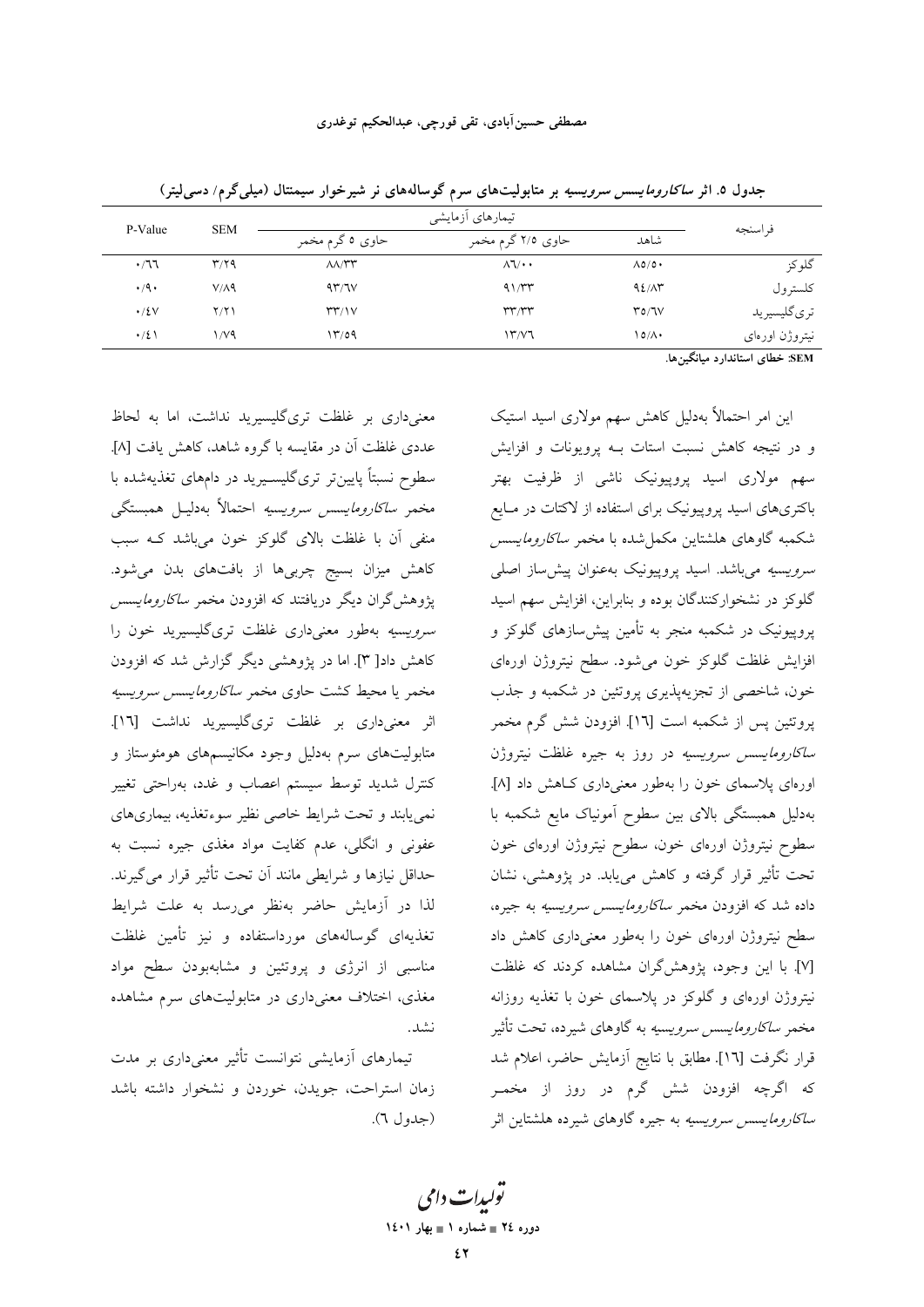اثر مخمر ساکرومایسس سرویسیه بر عملکرد رشد، گوارش پذیری مواد مغذی، متابولیتهای سرم و رفتار مصرف خوراک گوسالههای شيرخوار سيمنتال

|                             |                 | تیمارهای أزمایشی                |                                   |                                                      | فر اسنجه              |
|-----------------------------|-----------------|---------------------------------|-----------------------------------|------------------------------------------------------|-----------------------|
| <b>SEM</b><br>P-Value       | حاوي ٥ گرم مخمر | حاوي ٢/٥ گرم مخمر               | شاهد                              |                                                      |                       |
| $\cdot$ / $\vee$ $\uparrow$ | $2/\tilde{r}$   | $\Upsilon\Upsilon\Omega/\Omega$ | $\Upsilon \Upsilon \vee \Upsilon$ | YYY/O                                                | نشخوار                |
| $\cdot$ /0 $\wedge$         | V/19            | $Y_0 \frac{1}{1} V$             | $\Gamma$ or $/92$                 | $\uparrow$ $\uparrow$ $\uparrow$ $\wedge$ $\uparrow$ | خو ردن                |
| $\cdot/\lambda$             | 4/19            | oV1/V                           | ٥٨١                               | $0\lambda$                                           | جويدن (نشخوار+ خوردن) |
| $\cdot/\lambda$             | 9/19            | $\lambda$ $\lambda$ $\gamma$    | 809                               | $\Lambda$ 00/JV                                      | استر احت              |

جدول ٦. اثر *ساکارومایسس سرویسیه* بر رفتار مصرف خوراک گوسالههای نر شیرخوار سیمنتال (دقیقه در ٢٤ ساعت)

SEM: خطای استاندارد میانگینها.

ویژگے های فیزیکی مواد خوراکی می توانند رفتار تغذیهای و عملکرد دام را تحت تأثیر قرار دهند. اندازه ذرات علوفه مورداستفاده و مقدار الياف موثر فيزيكي نامحلول در شویندهخنثی میتوانند بر فعالیت جویدن مؤثر باشند. در نشخوارکنندگان، انرژی صرفشده برای نشخوارکردن به مراتب کمتر از انرژی مصرفی برای .<br>خوردن خوراک است. بهطورکل<sub>ی</sub> مدت زمان جویدن با کاهش اندازه ذرات و مقدار الیاف نامحلول در شوینده خنثی، کاهش می یابد. ممکن است مقدار کمتر الیاف نامحلول در شوینده خنثی و ماهیت شیمیایی و فیزیکی آن موجب كاهش فعاليت نشخواركردن و جويدن، شده باشد [٢٣]. تغيير در مدت زمان عمل نشخوار، ممكن است با تفاوت در ماده خشک مصرفی و نیز گوارش پذیری مواد مغذی، مرتبط باشد. همچنین می توان فعالیت نشخوار را بهعنوان شاخصى براى تشخيص سلامت شكمبه بهدليل تحریک ترشح بزاق در نظر گرفت. مدت زمان صرفشده برای فعالیت جویدن (مجموع خوردن و نشخوار کردن) می تواند معیار خوبی از سلامت شکمبه باشد.

با توجه به نتایج بهدستآمده در این پژوهش، استفاده از مخمر *ساکرومایسس سرویسیه* در جیرههای گوسالههای شير خوار، داراي عملكرد قابل قبولي بود كه باعث بهبود مصرف خوراک، افزایش وزن روزانه و بهبود ضریب تبدیل خوراک و نیز افزایش معنیدار قابلیت هضم ماده

خشک و بھبود غیرمعنے دار قابلیت هضم ماده آلی، چربی خام و الياف نامحلول در شوينده خنثي شد. لذا مي توان از مخمر *ساکرومایسس سرویسیه* در جیرههای گوسالههای شیرخوار در سطح پنج گرم استفاده نمود.

### تشکر و قدر دانی

از مدیر عامل و کارکنان محترم شرکت تک ژن زیست بابت تأمین مخمر مورداستفاده آزمایش و همچنین از جناب آقای محسن عابدینی بابت همکاری لازم جهت انجام آزمایش در واحد پرورش گاو شيږي خود، تشکر و قدردانې مې گړدد.

تعارض منافع هيچگونه تعارض منافعي توسط نويسندگان وجود ندارد.

#### منابع مورداستفاده

- 1. AOAC (1999) Association of Official Analytical Chemists. Official Methods of Analysis. Washington, D.C.
- 2. Araujo RC, Pires AV, Susin I, Mendes CQ, Rodrigues GH, Packer IU and Eastridge ML (2008) Milk yield, milk composition, eating behavior, and lamb performance of ewes fed diets containing soybean hulls replacing coast cross (Cynodon species) hay. Journal of Animal Science, 86: 3511-3521.
- 3. Ayad MA, Benallou B, Saim MS, Smadi MA and Meziane T (2013) Impact of feeding yeast culture on milk yield, milk components and blood components in Algerian dairy herds. Journal of Veterinary Science Technology, 4: 135-139.

تو*ليدات دامي* دوره ٢٤ = شماره ١ = بهار ١٤٠١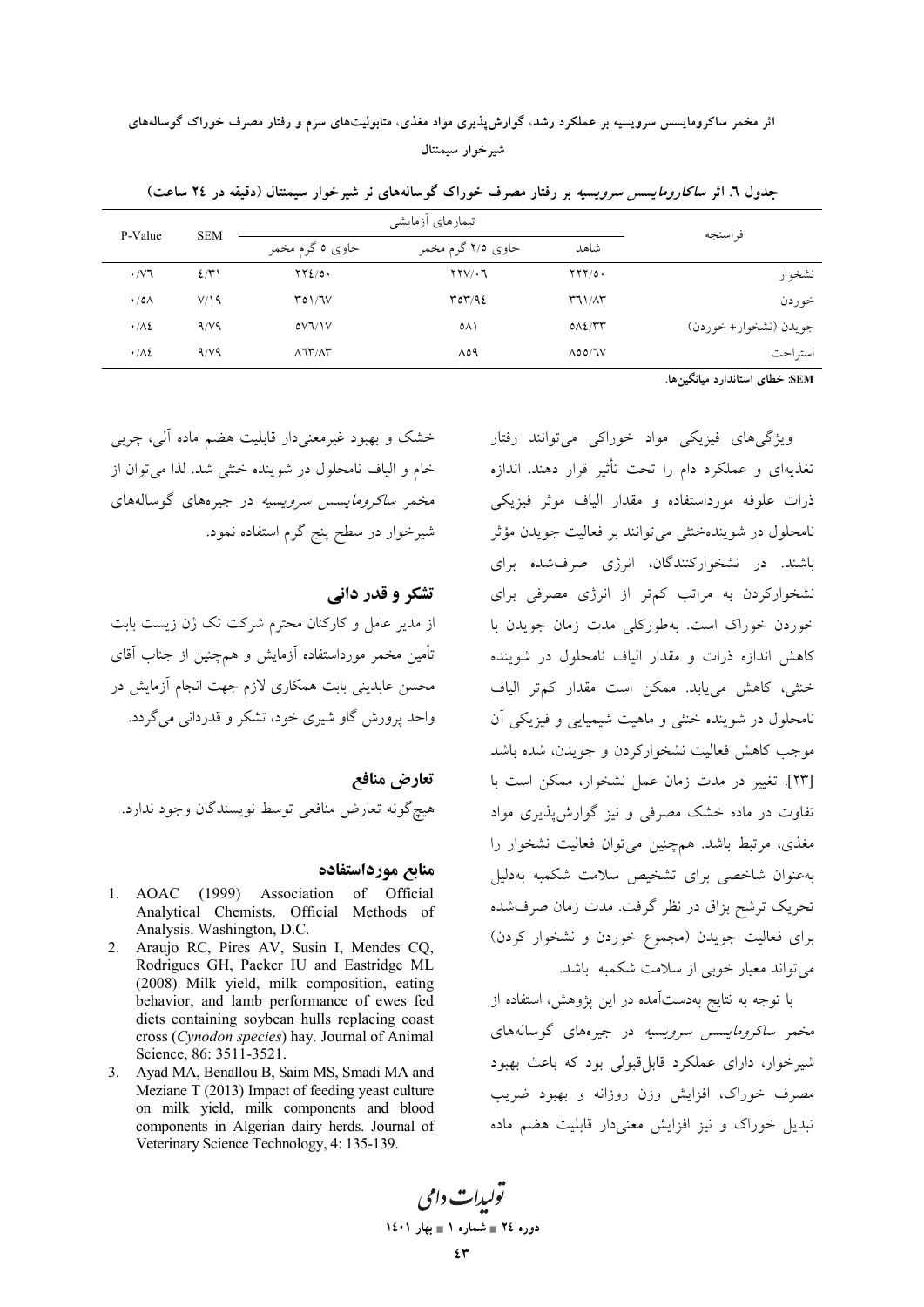- 4. Cavini SS, Siurana A, Foskolos A, Ferret AS and Calsamiglia S (2015) Effect of sodium butyrate administered in the concentrate on rumen development and productive performance of lambs in intensive production system during the suckling and the fattening periods. Small Ruminant Research, 123: 212-217.
- 5. Didarkhah M and Bashtani M (2018) Effects of probiotic and peribiotic supplementation in milk on performance and nutrients digestibility in Holstein calves. Research on Animal Production, 9: 70-78.
- 6. Ding J, Zhou ZM, Ren LP and Meng QX (2008) of monensin and live yeast supplementation on growth performance, nutrient digestibility, carcass characteristics and ruminal fermentation parameters in lambs fed steamflaked corn-based diets. Asian-Australian Journal of Animal Science, 21: 547-554.
- 7. Dolezal P, Dvoracek J, Dolezal J, Cemakova J, Zeman L and Szwedziak K (2011) Effect of feeding yeast culture on ruminal fermentation and blood indicators of Holstein dairy cows. Acta Veterinary, 80: 139-145.
- 8. Firouznia H (2013) Effect of *Saccharomyces cerevisiae* on the production, composition of milk and blood parameters in Holstein lactating cows. Master of Science Thesis. Faculty of Agriculture, Tabriz University (In Persian).
- 9. Fleige SW, ßinger P, Meyer HHD and Pfaffl MW (2007) Effect of lactulose on growth performance and intestinal morphology of preruminant calves using a milk replacer containing *Enterococcus faecium*. The Animal Consortium, 1: 367-373.
- 10. Haddad SG and Goussous SN (2005) Effect of yeast culture supplementation on nutrient intake, digestibility and growth performance of Awassi lambs. Journal of Animal Feed Science Technology, 118: 343-348.
- 11. Heinrichs AJ, Jones M and Heinrichs BS (2004) Effects of mannanoligosaccharide or antibiotic in neonatal diets on health and growth of dairy calves. Journal of Dairy Science, 86: 4064-4069.
- 12. Hossein Abadi M, Dehghan Banadaki M and Zali A (2013) Effect of adding probiotic bacteria in milk or initial feed on growth performance, health condition, blood and stomatal parameters of Holstein calves. Animal Production Research. 8: 69-57 (In Persian).
- 13. Larson LL, Owen FG, Albright JL, Appleman RD, Lamb RC and Muller LD (1977) Guidelines toward more uniformity in

measuring and reporting calf experimental data. Journal of Dairy Science, 60: 6-19.

- 14. Lesmeister KE, Heinrichs AJ, and Gabler, MT (2004) Effects of supplemental yeast *Saccharomycescerevisiae* culture on rumen development, growthcharacteristics, and blood parameters in neonatal dairy calves. Journal of Dairy Science, 87: 1832-1839.
- 15. Mehrdad NY, Chashnidel A, Teimori A and Khorvash M (2001) Effects of two kinds of probiotics on performance, blood and ruminal parameters in Holstein male calves. Journal of Ruminant Research, 5: 23-44.
- 16. Milewski S and Sobiech P (2009) Effect of dietary supplementation with *Saccharomyces cerevisiae* dried yeast on milk yield, blood biochemical and hematological indices in ewes. Bulletin of the Veterinary Institute in Pulawy, 53: 753-758.
- 17. Plata FP, Mendoza GD, Blrcena-Gama JR and Gonzalez S (1994) Effect of a yeast culture (*Saccharomyces cerevisia*) on neutral detergent fiber digestion in steers fed oat straw based diets. Animal Feed Science and Technology, 4: 203-210.
- 18. Rashidi Qader F (1993) Probiotics are an alternative to antibiotics. Research and Construction, 19: 67-61.
- 19. Rezaee M, Rezaeian M, Mirhadi SA and Moradi M (2008) Effects of yeast supplementation on rumen fermentation, microbial population and the performance of male fattening calves. Journal of Veterinary Research, 62: 403-409.
- 20. Rostamzadeh P, Taghizadeh A, Hossein Khani A and Moghaddam GA (2015) Effects of *saccharomyces cerevisiae* yeast on digestibility of finishing diets, ruminal and blood metabolites in sheep. Journal of Animal Research, 25: 175-188.
- 21. Saremi B, Naserian AA, Bannayan M and Shahriary F (2004) Effect of yeast (*Saccharomyces cerevisiae*) on rumen bacterial population and performance of Holstein female calves. Agricultural Sciences and Technology, 18: 91-103.
- 22. Van Keulen J and Young BA (1977) Evaluation of acid-insoluble ash as a natural marker in ruminant digestibility studies. Journal of Animal Science, 44: 282-287.
- 23. Van Soest PJ (1994) Nutritional Ecology of the Ruminants. Cornell University Press, Ithaca, New York. steers. Nebraska Beef Cattle Reports, 67: 72-74.

تو<sub>لیدا</sub>ت دامی **1401 
1 - 24 -**